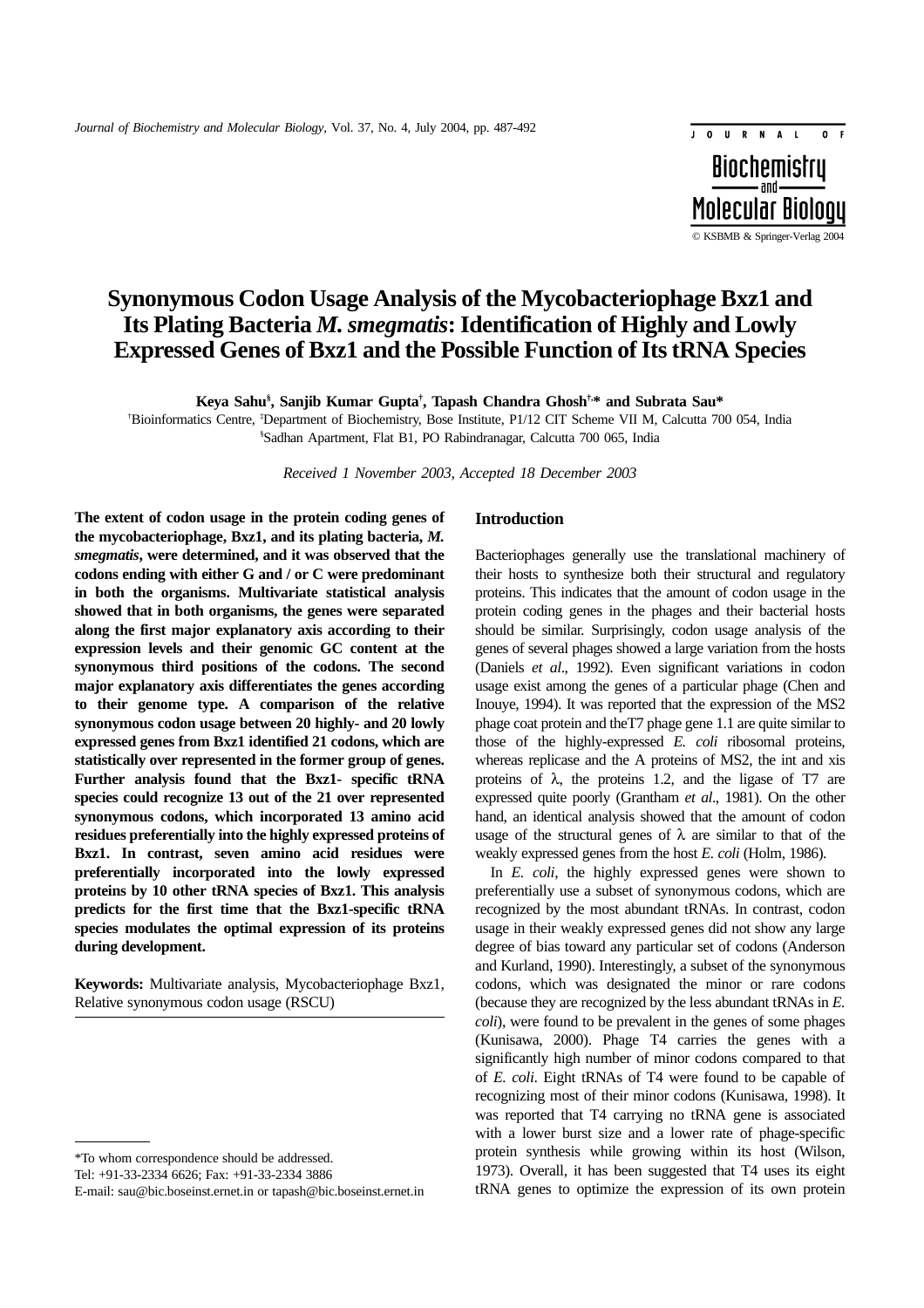encoding genes during its vegetative growth stage inside the host (Kunisawa, 1998). It was also reported that the tRNA gene(s) of other phages such as mycobacteriophages D29 and L5, the pseudomonas phage D3, the Haemophilus phage HP1 etc. correspond to those codons of the phage genes that are found in significantly low in their respective hosts (Kunisawa, 1998). Unfortunately, the correlation between the tRNAs of these latter groups of phages and the expression level of their proteins has not been established.

The mycobacteriophage, Bxz1, is peculiar in nature among the sequenced mycobacteriophages. Apart from the unusual genome length of 156 kb, a larger head and a contractile tail, it carries at least seven genes, which are not needed for propagation and have been suggested to be acquired from nonviral sources as a result of illegitimate recombination (Pedulla *et al*., 2003). The most striking feature belonging to Bxz1 is that it carries 26 genes for the tRNAs along with 225 ORFs, and forms plaque on the surface of the commonly used mycobacterial strain, *M. semgmatis* (Pedulla *et al*., 2003). The number of tRNAs in Bxz1 is the highest identified of any bacteriophage sequenced thus far. The tRNAs in Bxz1 carry anticodons for 15 amino acids. The genes for tRNAs in Bxz1 are not clustered in comparison to those of the phage T4 rather scattered in sets of small groups mainly in the 75-156 kb coordinate of the genome. This study performed multivariate analysis on the relative synonymous codon usage (RSCU) values of Bxz1 and its plating bacteria, *M. smegmatis,* and observed that the genes were clustered on the first major axis mainly according to the expression levels of the genes. However, on the second major axis, the genes were separated according to the genome type. These results also suggest that the tRNA species of Bxz1 modulate the optimal expression in both of its highly- and lowly expressed genes.

### **Materials and Methods**

Two hundred twenty five and 137 protein coding genes of mycobacteriophage Bxz1 and *M. smegmatis* (available upto May 15, 2003), respectively were down loaded from GenBank (USA). The RSCU in both organisms were examined in order to determine the overall variation in the codon usage among the genes. RSCU is defined as the ratio of the observed frequency of codons to the expected frequency if all the synonymous codons for those amino acids are used equally (Sharp and Li, 1987). RSCU values  $>1.0$ indicate that the corresponding codon is used more frequently than expected, whereas the reverse is true for RSCU values  $< 1.0$ .  $A_{35}$ ,  $T_{3s}$ ,  $G_{3s}$ , and  $C_{3s}$  are the distributions of A, T, G and C at the synonymous third positions of the codons.  $GC_{3S}$  is the frequency of  $(G+C)$  at the synonymous third codon position. N<sub>c</sub> is the effective number of codons used by a gene, which is generally used to measure the bias in the synonymous codons and the independent of amino acid compositions as well as the number of codon (Wright, 1990). The  $N_c$  values range from 20 (when one codon is used per amino acid) to 61 (when all the codons are used with an equal probablity). The sequences in which the  $N_c$  values are  $\lt$  30 are considered to be highly expressed and those with  $N_c$  values  $> 55$  are considered to be poorly expressed genes (Sharp and Cowe, 1991). All the above-mentioned parameters were determined as described elsewhere (Gupta and Ghosh, 2001).

## **Results and Discussion**

**Overall codon usage analysis of the mycobacteriophage, Bxz1, and its plating bacteria** *M. smegmatis* The codon usage data from *M. smagmatis* was considered in this study because it was used as a host to isolate the Bxz1 (Pedulla *et al*., 2003). However, the RSCU values for both the host and phage suggest that the G and/or C ending codons are the predominant codons in these organisms and the patterns of synonymous codon usage are similar (Table 1). This was expected, as both organisms have a high genomic GC content. The overall RSCU values suggest that compositional constraints are the only factor shaping the codon usage variation among the genes in both organisms. However, the overall RSCU values may conceal some heterogeneity in the codon usage bias among the genes that might be superimposed on the extreme genomic composition of a genome, as has been observed in other extremely skewed organisms.

**Codon usage variation in** *M. smegmatis* **and Bxz1** Two different indices, the effective number of codons used by a gene  $(N_c)$  and the  $(G + C)$  percentage at the synonymous third positions of the codons  $(GC_{3s})$ , have been widely used to detect the variation in the codon usage among the genes. It was observed that in the case of Bxz1, the  $N_c$  values range from 21.44 to 54.95 with a mean of 35.19 and standard deviation (s.d.) of 6.30, whereas for *M. smegmatis*, the  $N_c$ values range from 27.64 to 50.32 with a mean of 35.85 and a s.d. 4.91. This suggests that there are marked variations in the codon usage in the genes of both organisms although this variation in codon usage among the genes were more pronounced in Bxz1 than *M. smegmatis*, which was evidenced by the high standard deviation of the  $N_c$  values for Bxz1. The GC distributions at the third codon position of Bxz1 demonstrate that the  $GC_{3s}$  ranges from 63.60 to 96.70 with a mean of 84.88 and s.d. 6.65. In contrast, the  $GC<sub>3s</sub>$  for *M*. *smegmatis* range from 68.70 to 93.40 with a mean of 85.50 and a s.d. of 5.91. These results suggest that apart from the compositional constraints, other factors might have some influences in detecting variations in the level of codon usage among the genes.

**Various factors in determining the codon usage variation in** *M. smegmatis* **and Bxz1** A. Nc plot. N<sub>c</sub> plot (a plot of  $N_c$ versus  $GC_{3s}$ ) was used to examine the intra-genomic codon usage variation in *M. smegmatis* and Bxz1. Wright suggested that a plot of  $N_c$  versus  $GC_{3s}$  could be used to investigate the codon usage variations among the genes (Wright, 1990). It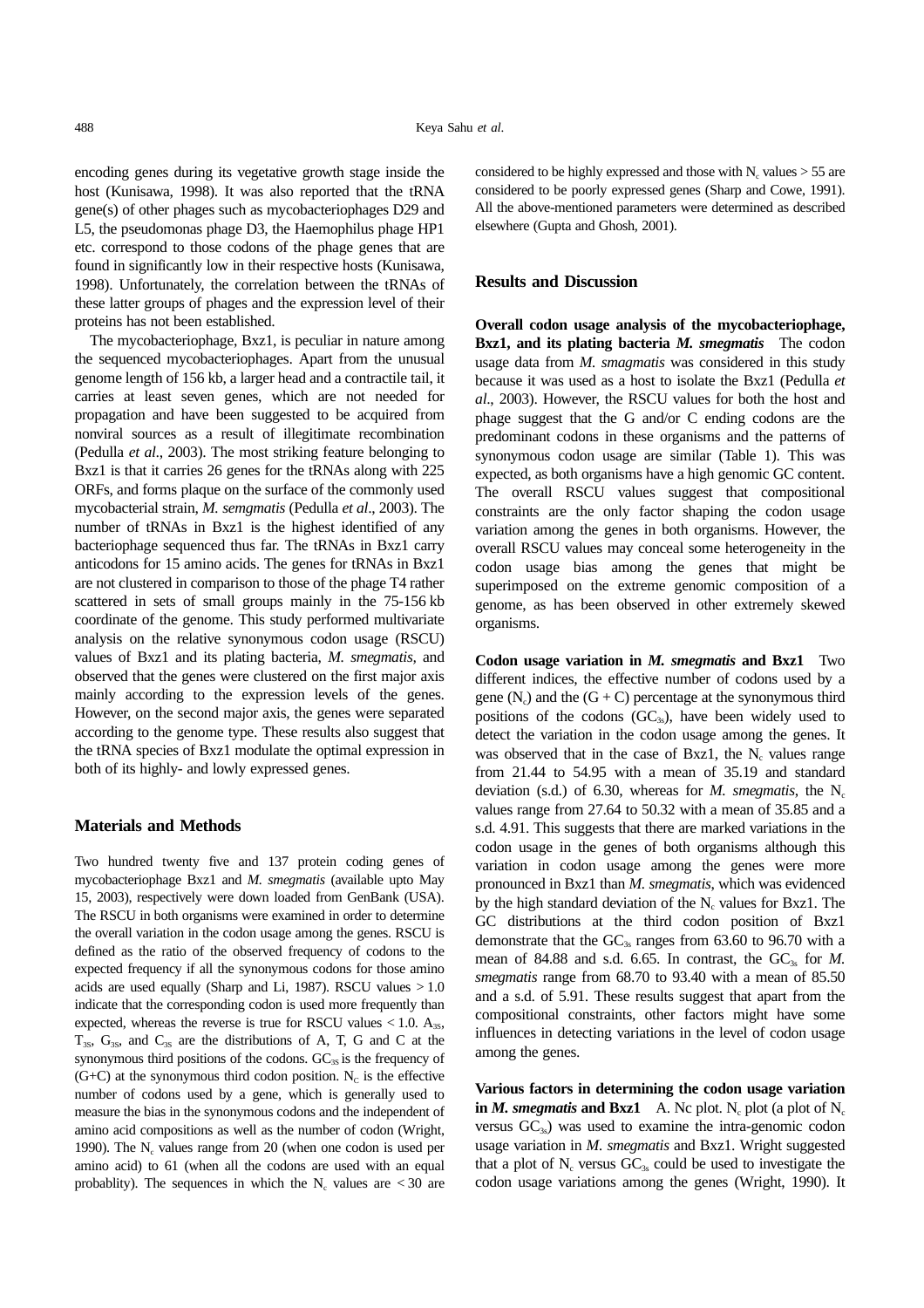

**Fig. 1.** Nc plot of *M. smegmatis* and Bxz1 genes. The red and blue spots indicate the genes for Bxz1 and *M. smegmatis*, respectively.

was argued that the comparison of the actual distribution of the genes, with the expected distribution with no selection indicates that the codon usage bias of the genes have influences other than the compositional constraints. If the bias in the level of codon usage is completely dictated by  $GC<sub>3s</sub>$ , the  $N_c$  values should fall on the expected curve between  $GC_{3s}$  and N<sub>c</sub>. The N<sub>c</sub> plots of both *M. smegmatis* and Bxz1 shown in Fig 1 indicate that a small number of points lie on the expected curve towards the GC rich regions, which certainly originates from the extreme compositional constraints. However, it is also interesting to note that a majority of the points for both organisms with low  $N_c$  values lie well below the expected curve. This suggests that a majority of the genes in both *M. smegmatis* and Bxz1 have an additional codon usage bias, which is independent of compositional constraints.

**B. multivariate statistical analysis** Multivariate statistical analysis has been used widely to examine the codon usage variation among the genes in different organisms. Correspondence analysis is one of the multivariate statistical techniques in which the data is plotted in a multidimensional space with 59 axes (excluding Met, Trp and stop codons), which then determines the most prominent axes contributing the codon usage variations among the genes.

In this study, the RSCU values were used for correspondence analysis in order to minimize the amino acid composition. The genes from *M. smegmatis* and Bxz1 were combined for correspondence analysis of the RSCU. Figure 2 shows the distributions of the genes on the first two major axes of the correspondence analysis. The genes from the *M. smegmatis* are shown in blue, whereas the genes from Bxz1 are shown in red. From Fig. 2 it is evident that both the *M. smegmatis* and Bxz1 genes show a broad distribution along the first major axis. The first major axis is negatively correlated with the A<sub>3s</sub> (r = −0.753, P < 0.0001) and T<sub>3s</sub> (r = −



**Fig. 2.** Correspondence analysis on the RSCU values for the *M. smegmatis* and Bxz1 genes. The red and blue spots indicate the genes for Bxz1 and *M. smegmatis*, respectively.



**Fig. 3.** Scattered plot between the positions of the genes (of both *M. smegmatis* and Bxz1) along the second major axis with their corresponding Nc values. The red and blue spots indicate the genes for Bxz1 and *M. smegmatis*, respectively.

0.635, P < 0.0001) and positively correlated with  $C_{3s}$  (r = 0.699, P < 0.0001) and GC<sub>3s</sub> (r = 0.816, P < 0001), but there was no correlation with  $G_{3s}$  (r = 0.057). The first axis of inertia was negatively correlated with Nc ( $r = -0.781$ , P < 0.0001). Therefore, the first axis of inertia clearly differentiates the genes according to the  $(G + C)$  contents of the genes at the third positions of the codons and according to the expression levels of the genes. In both organisms, the genes, which are strongly expressed, have high  $(G + C)$  contents at the synonymous third positions of the codons.

From Fig. 2, it is evident that the positions of the genes along the second major axis clearly differentiate in accordance with the genome types. The positions of the genes along the second major axis positively correlated with  $C_{3s}$  (r = 0.347, P < 0.001), and negatively correlated with  $G_{3s}$  (r = -0.434,  $P < 0.001$ ), whereas the lack of any significant correlation with GC<sub>3s</sub> (r = -0.007) was due to a counter balance of  $C_{3s}$ versus  $G_{3s}$ . A significant negative correlation (r = -0.141,  $P < 0.05$ ) was observed between the positions of the genes along the second major axis and the  $N_c$  values. In addition, the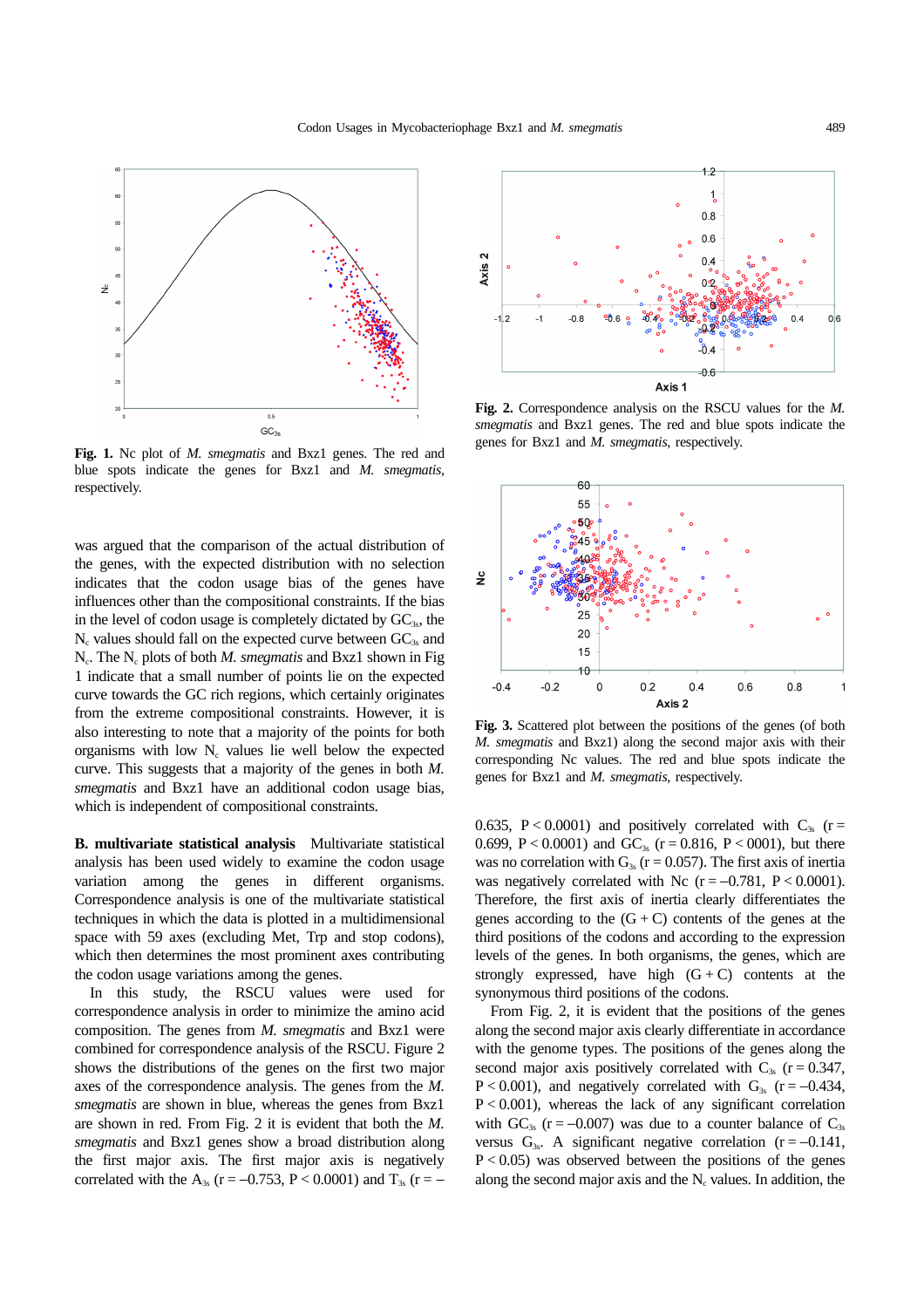#### 490 Keya Sahu *et al*.

|            |                                  | <b>RSCU</b>  | $\operatorname{RSCU}$ |            |                             | <b>RSCU</b>  | <b>RSCU</b> |
|------------|----------------------------------|--------------|-----------------------|------------|-----------------------------|--------------|-------------|
| Amino acid | Codon                            | M. smegmatis | Bxz1                  | Amino acid | Codon                       | M. smegmatis | Bxz1        |
| Phe        | <b>UUU</b>                       | 0.1          | 0.18                  | Ser        | <b>UCU</b>                  | 0.14         | 0.33        |
|            | UUC                              | 1.9          | 1.82                  |            | <b>UCC</b>                  | 1.32         | 1.41        |
| Leu        | <b>UUA</b>                       | 0.02         | 0.01                  |            | <b>UCA</b>                  | 0.22         | 0.17        |
|            | <b>UUG</b>                       | 0.6          | 0.34                  |            | $UCG$                       | 2.63         | 1.79        |
|            | CUU                              | 0.22         | 0.2                   |            | $\rm{AGU}$                  | 0.29         | 0.39        |
|            | ${\rm CUC}$                      | 1.78         | 1.68                  |            | <b>AGC</b>                  | 1.4          | 1.91        |
|            | $\rm CUA$                        | 0.05         | 0.09                  | Pro        | <b>CCU</b>                  | 0.23         | 0.35        |
|            | ${\rm CUG}$                      | 3.33         | 3.67                  |            | CCC                         | 1.33         | 1.28        |
| <b>Ile</b> | <b>AUU</b>                       | 0.11         | 0.27                  |            | <b>CCA</b>                  | 0.14         | 0.19        |
|            | $\mbox{AUC}$                     | 2.84         | 2.69                  |            | $\rm{CCG}$                  | 2.3          | 2.18        |
|            | ${\rm AUA}$                      | 0.05         | $0.04\,$              | Thr        | $\mbox{ACU}$                | 0.13         | 0.29        |
| Met        | $\mathbf{A}\mathbf{U}\mathbf{G}$ | $\mathbf{1}$ | $\mathbf{1}$          |            | ACC                         | 2.36         | 2.88        |
| Val        | ${\rm GUU}$                      | 0.22         | 0.2                   |            | <b>ACA</b>                  | 0.22         | 0.16        |
|            | $\ensuremath{\mathsf{GUC}}$      | 1.8          | 2.21                  |            | $\rm{ACG}$                  | 1.29         | 0.67        |
|            | <b>GUA</b>                       | 0.1          | 0.11                  | Ala        | GCU                         | 0.19         | 0.38        |
|            | <b>GUG</b>                       | 1.88         | 1.47                  |            | GCC                         | 1.79         | 2.3         |
| Tyr        | <b>UAU</b>                       | 0.3          | 0.26                  |            | <b>GCA</b>                  | 0.31         | 0.3         |
|            | <b>UAC</b>                       | 1.7          | 1.74                  |            | GCG                         | 1.71         | 1.02        |
| His        | CAU                              | 0.37         | 0.41                  | Cys        | <b>UGU</b>                  | 0.39         | 0.39        |
|            | CAC                              | 1.63         | 1.59                  |            | $_{\mathrm{UGC}}$           | 1.61         | 1.61        |
| Gln        | CAA                              | $0.2\,$      | 0.12                  | Trp        | ${\rm UGG}$                 | $\mathbf{1}$ | 1           |
|            | CAG                              | 1.8          | 1.88                  | Arg        | $\ensuremath{\mathsf{CGU}}$ | 0.95         | 0.96        |
| Asn        | <b>AAU</b>                       | 0.21         | 0.24                  |            | $\mathbf{CGC}$              | 2.95         | 2.62        |
|            | AAC                              | 1.79         | 1.76                  |            | $_{\rm CGA}$                | 0.35         | 0.39        |
| Lys        | <b>AAA</b>                       | 0.24         | 0.11                  |            | CGG                         | 1.47         | 1.68        |
|            | $\rm{AAG}$                       | 1.76         | 1.89                  |            | $\rm{AGA}$                  | 0.05         | 0.08        |
| Asp        | GAU                              | 0.39         | 0.29                  |            | $\rm{AGG}$                  | 0.22         | 0.27        |
|            | $\operatorname{GAC}$             | 1.61         | 1.71                  | Gly        | GGU                         | 0.93         | 0.65        |
| Glu        | $\rm GAA$                        | 0.5          | 0.3                   |            | $\bf GGC$                   | 2.22         | 2.46        |
|            | $\operatorname{GAG}$             | 1.5          | 1.7                   |            | $_{\rm GGA}$                | 0.31         | 0.39        |
|            |                                  |              |                       |            | GGG                         | 0.55         | 0.49        |

**Table 1.** Overall codon usage data for *M. smegmatis* and the mycobacteriophage Bxz1

scattered plot between the positions of the genes along the second major axis and the  $N_c$  values shown in Fig. 3 demonstrate that the genes from Bxz1 have lower Nc values than the *M. smegmatis* genes, which suggests there is a considerable number of phage genes with a high translational efficiency.

In order to investigate the differences in the codon usage variation between the highly and lowly expressed genes in Bxz1, the RSCU values for first 20 genes with high  $N_c$  values were compared with the 20 genes with low  $N_c$  values. In order to estimate the codon usage variation between these two sets of genes, chi square tests were performed taking  $P < 0.01$  as the significant criterion. Table 2 shows the RSCU values for each codon for the two groups of genes. It is important to note that out of the 21 codons that are statistically over-represented in the highly expressed genes, there is 15 C ending codons, and 6 G ending codons.

**Bxz1-specific tRNA species modulate the optimal expression of its proteins** Bxz1 carries at least one tRNA gene for all the amino acids except Ile, Tyr, Asn, Ser, and Trp (Table 2) (Pedulla *et al*., 2003). As neither the copy number of the *M. smegmatis*- specific tRNA genes nor their cellular level are known, the Bxz1- specific codons were first checked to determine if they are recognized by the tRNAs that are under represented in the host. From the RSCU values, it was found that the level of codon usage in both Bxz1 and *M. smegmatis* are almost identical, and the codons recognized by Bxz1 specific tRNAs are moderately to strongly represented in both Bxz1 and its host (Table 1). However, further analysis of the level of RSCU values of 20 highly expressed genes of Bxz1 shows that 12 Bxz1- specific tRNA species recognize 12 out of the 21 over-represented synonymous codons (Table 2). This in turn may lead to the preferentially incorporation of 12 amino acid residues into the highly expressed phage proteins.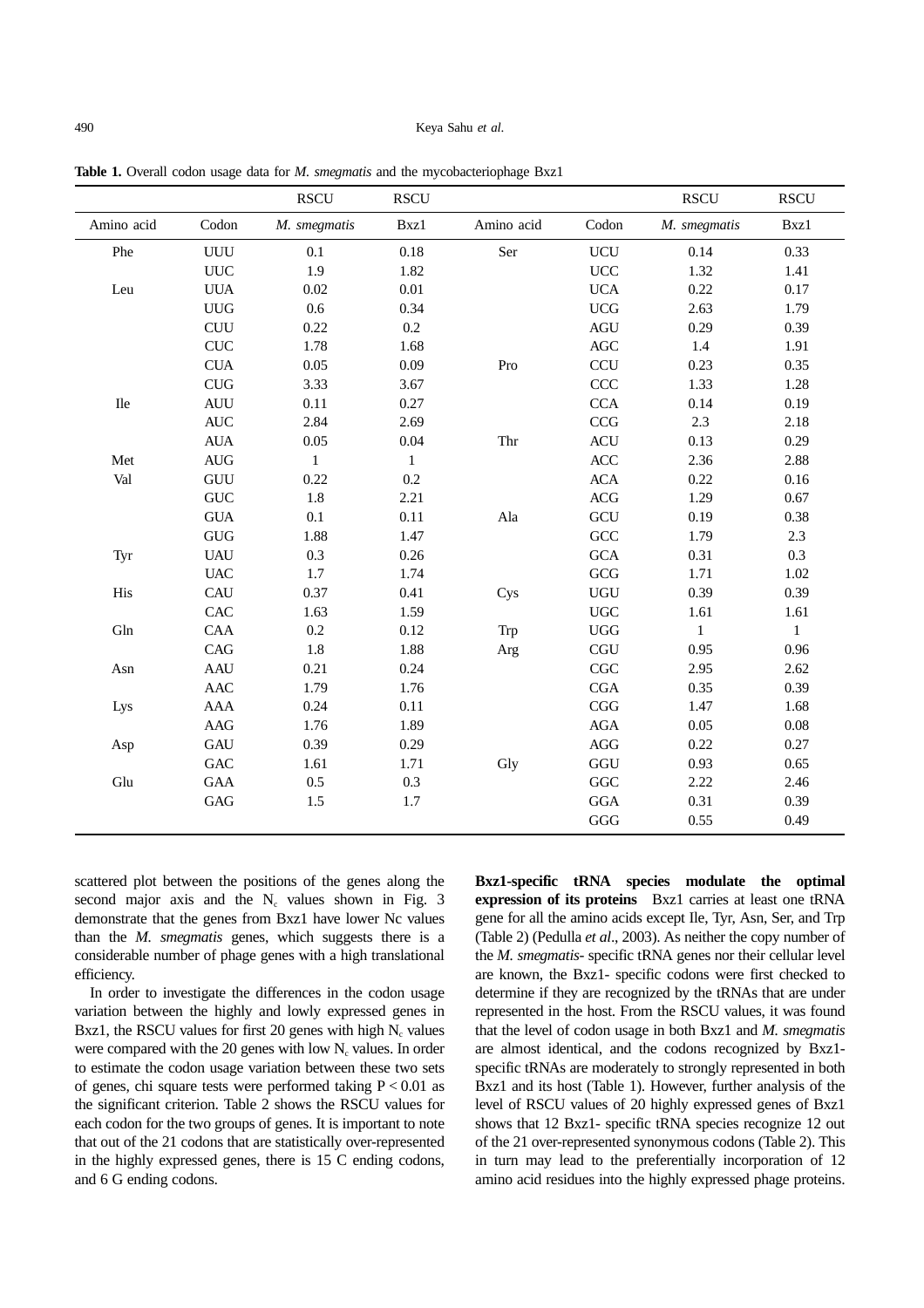| Amino acid    | Codon             | Anticodon <sup>a</sup>      | $Bxz1(H^b)$      | $Bxz1(L^c)$  | Amino acid | Codon             | Anticodon <sup>a</sup> | $Bxz1(H^b)$    | $Bxz1(L^c)$  |
|---------------|-------------------|-----------------------------|------------------|--------------|------------|-------------------|------------------------|----------------|--------------|
| Phe           | <b>UUU</b>        |                             | 0.11             | 0.43         | Ser        | <b>UCU</b>        |                        | 0.11           | 0.76         |
|               | <b>UUC</b>        | GAA                         | 1.89             | 1.56         |            | $_{\mathrm{UCC}}$ |                        | 1.38           | 1.47         |
| Leu           | <b>UUA</b>        |                             | $\boldsymbol{0}$ | 0.06         |            | <b>UCA</b>        |                        | $\overline{0}$ | 0.53         |
|               | ${\rm UUG}$       | CAA                         | $\boldsymbol{0}$ | 1.18         |            | <b>UCG</b>        |                        | 2.07           | 1.12         |
|               | <b>CUU</b>        |                             | 0.09             | 0.51         |            | <b>AGU</b>        |                        | 0.05           | $\mathbf{1}$ |
|               | <b>CUC</b>        | $\operatorname{GAG}$        | 1.64             | 1.39         |            | AGC               |                        | 2.39           | 1.12         |
|               | <b>CUA</b>        |                             | 0.03             | 0.33         | Pro        | <b>CCU</b>        |                        | 0.18           | 0.58         |
|               | CUG               | CAG                         | 4.24             | 2.53         |            | CCC               |                        | 1.79           | 1.33         |
| $\rm I\!I\!e$ | <b>AUU</b>        |                             | 0.09             | 0.55         |            | <b>CCA</b>        | $UGG$                  | 0.07           | 0.55         |
|               | $\mbox{AUC}$      |                             | 2.91             | 2.49         |            | CCG               |                        | 1.96           | 1.54         |
|               | <b>AUA</b>        |                             | $\boldsymbol{0}$ | 0.16         | Thr        | $\mbox{ACU}$      |                        | 0.19           | 0.37         |
| Met           | AUG               | CAU                         | $\mathbf{1}$     | $\mathbf{1}$ |            | $\rm ACC$         | $\rm GGU$              | 3.63           | 1.95         |
| Val           | <b>GUU</b>        |                             | 0.18             | 0.49         |            | <b>ACA</b>        | <b>UGU</b>             | 0.02           | 0.5          |
|               | <b>GUC</b>        | $\operatorname{GAC}$        | 2.71             | 1.82         |            | <b>ACG</b>        | <b>CGU</b>             | 0.15           | 1.18         |
|               | <b>GUA</b>        |                             | 0.08             | 0.36         | Ala        | GCU               |                        | 0.26           | 0.59         |
|               | GUG               | CAC                         | 1.03             | 1.33         |            | $\rm{GCC}$        |                        | 2.77           | 1.64         |
| Tyr           | <b>UAU</b>        |                             | 0.09             | 0.52         |            | <b>GCA</b>        | $_{\mathrm UGC}$       | 0.13           | 0.63         |
|               | <b>UAC</b>        |                             | 1.91             | 1.48         |            | GCG               |                        | 0.83           | 1.14         |
| His           | CAU               |                             | 0.13             | 0.56         | Cys        | ${\rm UGU}$       |                        | 0.4            | 0.86         |
|               | CAC               | <b>GUG</b>                  | 1.87             | 1.44         |            | $_{\mathrm{UGC}}$ | <b>GCA</b>             | 1.6            | 1.14         |
| Gln           | CAA               |                             | $\boldsymbol{0}$ | 0.29         | Trp        | $_{\rm UGG}$      |                        | $\mathbf{1}$   | $\mathbf{1}$ |
|               | CAG               | CUG                         | $\overline{2}$   | 1.71         | Arg        | CGU               | <b>ACG</b>             | 0.7            | 1.16         |
| Asn           | AAU               |                             | 0.09             | 0.59         |            | $\rm CGC$         |                        | 3.77           | 1.52         |
|               | AAC               | GUU                         | 1.91             | 1.41         |            | CGA               |                        | 0.25           | 1.13         |
| Lys           | AAA               |                             | $0.02\,$         | 0.36         |            | CGG               |                        | 1.17           | 1.41         |
|               | AAG               | <b>CUU</b>                  | 1.98             | 1.64         |            | AGA               | <b>UCU</b>             | $\mathbf{0}$   | 0.21         |
| Asp           | GAU               |                             | 0.23             | 0.46         |            | AGG               | <b>CCU</b>             | 0.11           | 0.56         |
|               | $_{\mathrm{GAC}}$ | $\ensuremath{\mathsf{GUC}}$ | 1.77             | 1.54         | Gly        | $\rm GGU$         |                        | 0.45           | 0.72         |
| Glu           | GAA               | $UUC$                       | 0.24             | 0.65         |            | $\rm GGC$         | GCC                    | 2.98           | 1.71         |
|               | GAG               | ${\rm CUC}$                 | 1.76             | 1.35         |            | $_{\rm GGA}$      | UCC                    | 0.2            | 0.61         |
|               |                   |                             |                  |              |            | GGG               |                        | 0.36           | 0.96         |

**Table 2.** RSCU data in the highly and lowly expressed genes in Bxz1

a-Anticodon present in Bxz1

b-Highly expressed gene in Bxz1

c-Lowly expressed gene in Bxz1

The Leu-codon CUG, which is the highest represented among the 20 highly expressed genes, is possibly recognized by a pseudo leucyl-tRNA of Bxz1. The remaining 8 over represented codons are possibly recognized by the corresponding host tRNA species. Interestingly, there are 10 tRNA species in Bxz1 that preferentially incorporate 7 different amino acid residues into the 20 poorly expressed proteins of Bxz1 (Table 2). Out of the 7 amino acids, Bxz1 does not carry any tRNA for the over represented codon of either the Ala or Arg residue.

The host-specific protein synthesis was shown to finish within 2-3 minutes of an infection with the mycobacteriophages L5 to its host *M. smegmatis* (Hatfull and Sarkis, 1993). This may lead to the gradual decline in the host-specific tRNA species in the cell. If Bxz1 also stops protein synthesis immediately after an infection, it needs to synthesize tRNAs in order to optimize the expression of its huge number of 225 proteins. Overall, it is believed that the tRNA species of Bxz1 are used to optimally express both the highly- and lowly expressed proteins of Bxz1. In addition, such a large number of tRNAs might also help Bxz1 to express its proteins at a very high rate in any kind of mycobacterial host.

**Acknowledgments** Authors wish to thank the Department of Biotechnology, Government of India, for the financial help.

# **References**

Andersson, S. G. and Kurland, C. G. (1990) Codon preferences in free-living microorganisms. *Microbiol. Rev*. **54**, 198-210.

Chen, G. T. and Inouye, M. (1994) Role of the AGA/AGG